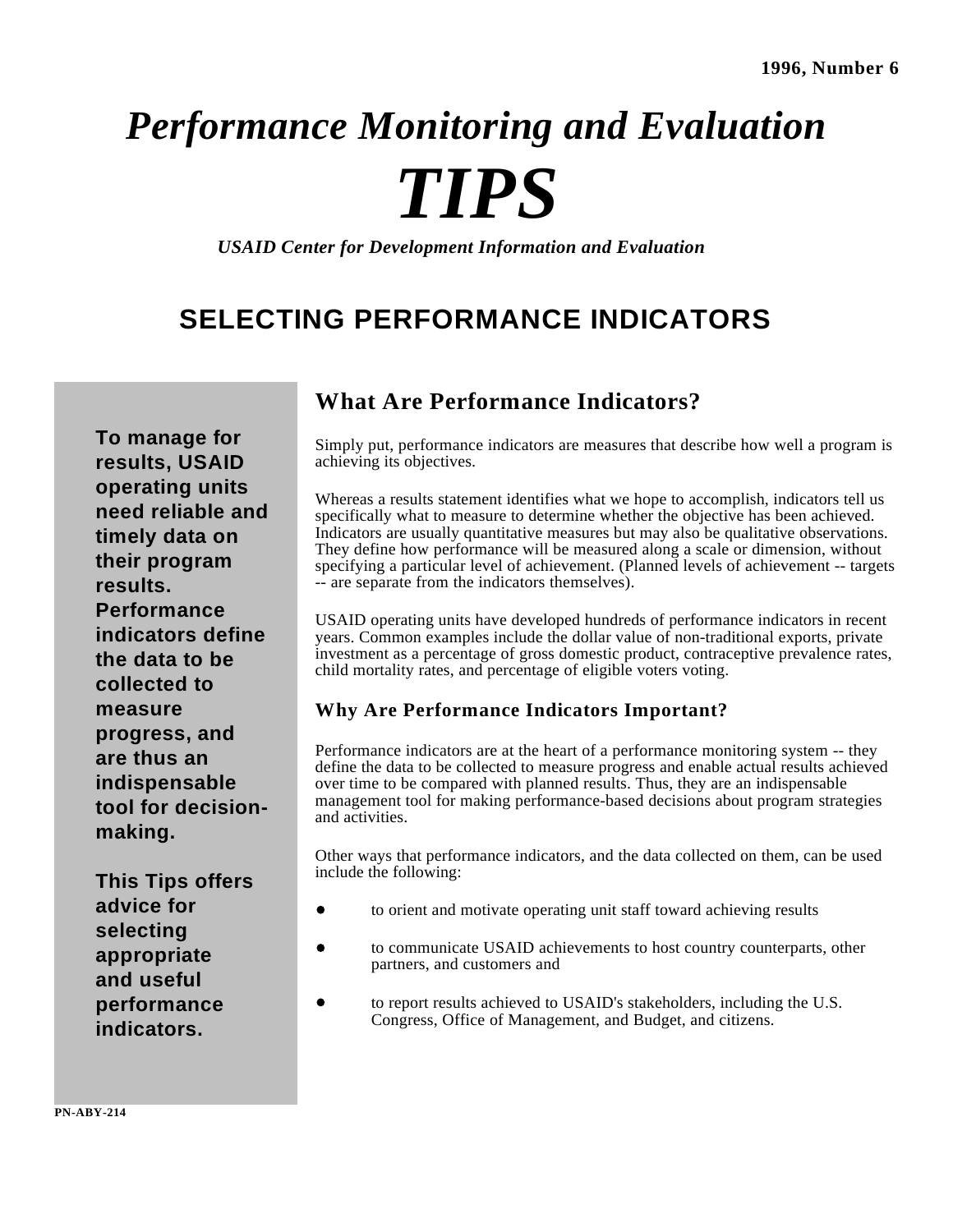#### **Use a Participatory Approach**

Reengineering requires operating units to use a participatory approach in selecting indicators for their performance monitoring system. Collaborating closely with development partners, host country counterparts, and customers at each step of the indicator selection process has many benefits. It makes good sense to draw on the experience of others and obtain their consensus throughout the process.

### **For What Results Are Performance Indicators Required?**

Reengineering guidance requires operating units to develop performance indicators for all strategic objectives, strategic support objectives, special objectives, and USAID-supported intermediate results (referred to below as SOs and IRs) identified in the results frameworks.

Some means should also be developed for gathering information on the results supported by development partners and on the status of critical assumptions, although less rigorous standards apply.

Also, SO teams are required to collect data regularly on activity-level inputs, outputs, and processes to ensure they are proceeding as expected and are contributing to relevant IRs and SOs. This implies some thought be given to developing indicators for monitoring progress at the activity level.

#### **Steps in Selecting Performance Indicators**

Selecting appropriate and useful performance indicators is a fairly straightforward process, but requires careful thought, iterative refining, collaboration, and consensusbuilding. Here are some suggestions. Although presented as discrete steps, in practice some of these can be effectively undertaken simultaneously.

#### **Step 1. Clarify the results statements.**

Good performance indicators start with good results statements that people can understand and agree on.

*Carefully consider the result desired.* Review the precise wording and intention of the strategic objective, strategic support objective, special objective, intermediate result, critical assumption, or result supported by partners. What exactly does it say?

*Avoid overly broad results statements.* Sometimes objectives and results are so broadly stated it is difficult to identify the right performance indicators. Instead, specify those aspects believed to make the greatest difference to improved performance. For example, rather than using a broad results statement like "improved capacity" of a host country institution, clarify those aspects that program activities emphasize. For example, improved personnel recruitment process, or improved management skills.

*Be clear about what type of change is implied.* What is expected to change -- a situation, a condition, the level of knowledge, an attitude, a behavior? For example, changing a country's law about voting is very different from changing citizens' awareness of their right to vote, which again is different from their voting behavior. Each type of change is measured by different types of indicators.

*Also, clarify whether the change being sought is an absolute change, a relative change, or no change.* 

--*Absolute changes* involve the creation or introduction of something new.

--*Relative changes* involve increases, decreases, improvements, strengthening or weakening in something that currently exists, but at a higher or lower level than is considered optimum.

--*No change* involves the maintenance, protection or preservation of something that is considered fine as is.

*Be clear about where change should appear.* Is change expected to occur among individuals, families, groups, communities, regions? Clearly, a change in the savings rate for an entire nation will be quite different than for a particular sector of the business community. This is known as identifying the "unit of analysis" for the performance indicator.

*Identify more precisely the specific targets for change.* Who or what are the specific targets for the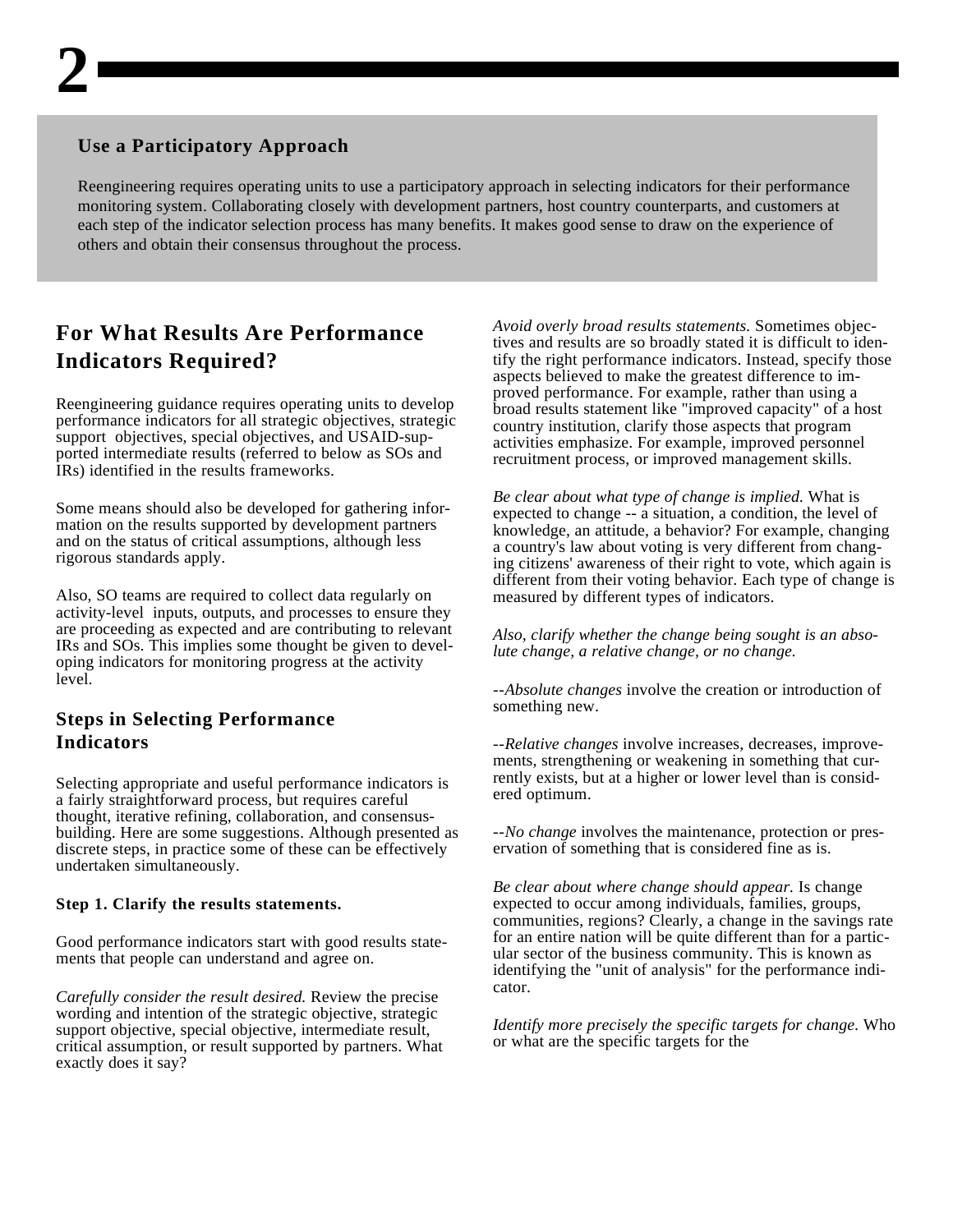change? For example, if individuals, which individuals? The key to creating a useful initial list of performance Average citizens or exporters? All exporters or only export- indicators is to be inclusive. That is, view the desired result ers of non-traditional agricultural products? in all its aspects and from all perspectives. Allow sufficient

*Study the activities and strategies directed achieving change.* Some activities will produce the desired change **Step 3. Assess Each Possible Indicator.** directly, while other activities will produce the change less directly. For example, activities to develop microenterprises aim to increase employment directly. Activities to reform economic policies may have the same effect, but less directly. Before appropriate indicators can be developed, clarity is needed about the expected relationship between activities and their intended results, in order to understand exactly what changes are reasonable to expect.

#### **Step 2. Develop a List of Possible Indicators.**

There are usually many possible indicators for any desired tive merit, and help in the selection process. However, outcome, but some are more appropriate and useful than apply this approach flexibly and with judgment, because all others. In selecting indicators, don't settle too quickly on the seven criteria may not be equally important. first that come most conveniently or obviously to mind. A better approach is to start with a list of alternatives, which can then be assessed against a set of selection criteria.

To create the initial list of possible indicators, tap the following sources:

- internal brainstorming by the strategic objective team
- 
- experience of other operating units with similar indicators.

opportunity for a free flow of ideas and creativity.

Next, assess each possible indicator on the initial list. Experience suggests using seven basic criteria for judging an indicator's appropriateness and utility. These seven criteria are described in the box on page 4.

When assessing and comparing possible indicators, it is helpful to use a matrix with the seven criteria arrayed across the top and the candidate indicators listed down the left side. With a simple scoring scale, for example 1-5, rate each candidate indicator against each criterion. These ratings will help give an overall sense of the indicator's rela-

#### **Step 4. Select the "Best" Performance Indicators.**

The next step is to narrow the list to the final indicators that will be used in the performance monitoring system. They should be the optimum set that meets the need for *management-useful information at a reasonable cost.*

consultations with experts in the substantive pro- to track each objective or result to a few (two or three). gram area Select only those that represent the most basic and impor-*Be selective.* Remember the costs associated with data collection and analysis. Limit the number of indicators used tant dimensions of our aims.

**Tip: When developing indicators, consider tapping information from a) the PME database on indicators other operating units have used for similar objectives; and b) ongoing work by technical groups in the Agency goal areas to develop common or generally used indicators.** 

**CDIE's Tips series provides advice and suggestions to USAID managers on how to plan and conduct performance monitoring and evaluation activities effectively. They are supplemental references to the reengineering directives system (ADS), chapter 203. For further information, contact Annette Binnendijk, CDIE Senior Evaluation Advisor, via phone (703) 875-4235, fax (703) 875-4866, or e-mail. Copies of Tips can be ordered from the Development Information Services Clearinghouse by calling (703) 351-4006 or by faxing (703) 351- 4039. Please refer to the PN number. To order via the Internet, address requests to docorder@disc.mhs.compuserve.com**